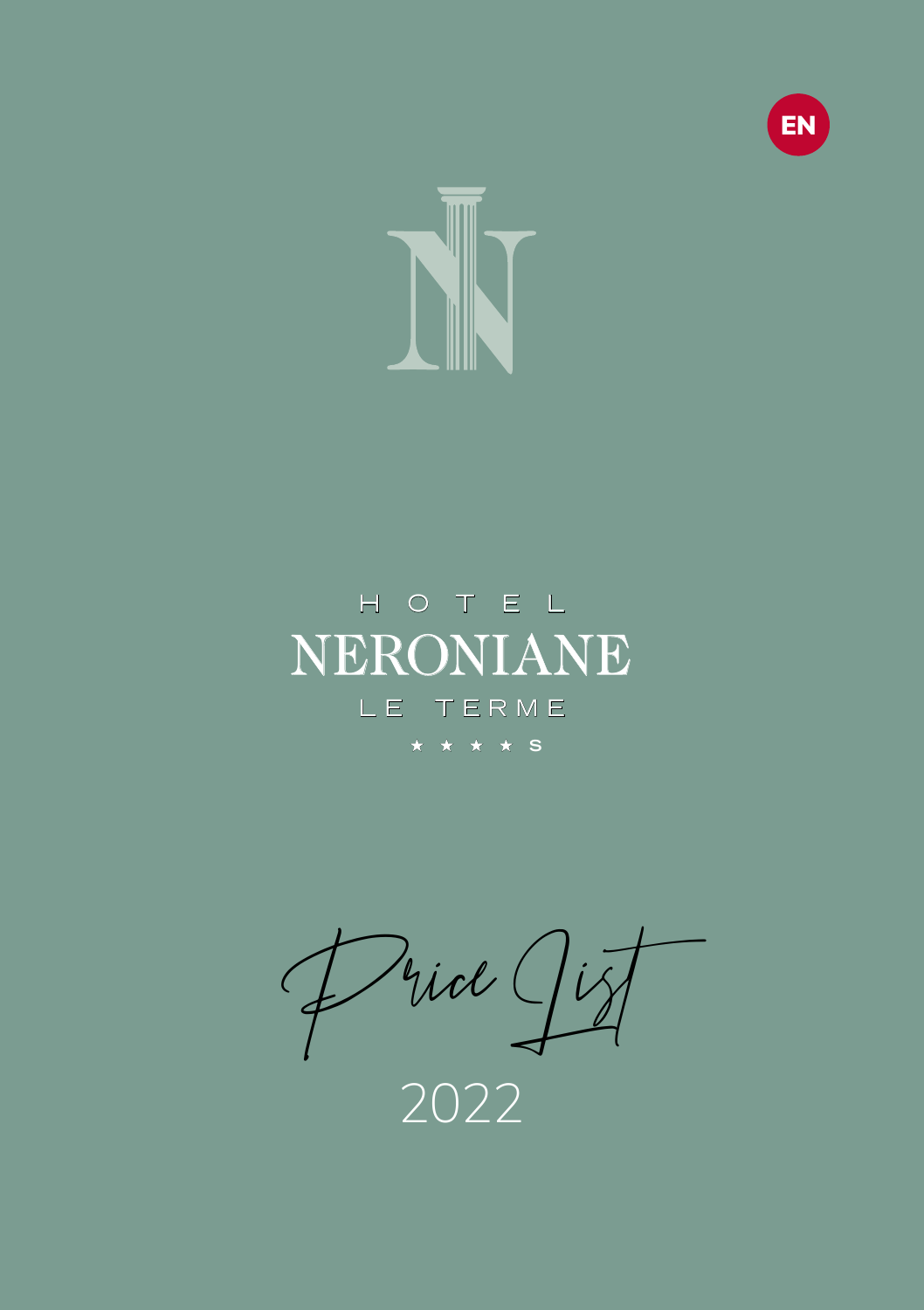

## Welcome!

Welcome to a hotel with a unique and suggestive charm born from the old Roman Spa. 120 years of hospitality and more than 2000 years of Spa centers... now completely renovated. A suggestive mixture of tradition, design, natural materials and innovations marked by the elegance and care of every detail. Here, Nature and Relaxation are the stars; materials are rich in energy with wood, glass and stones alternating themselves and creating a warm and welcoming environment. *Thermal Water* and *Clay* are our strong points in the wise hands of our Wellbeing Operators. The staff, both careful and warm, are always available to meet your needs discretely and effectively. Pleasure in every sense and in every season… **a real shelter or your second Home**.

Famiglia Tognin R Staff **INDOOR RELAX POOL** 

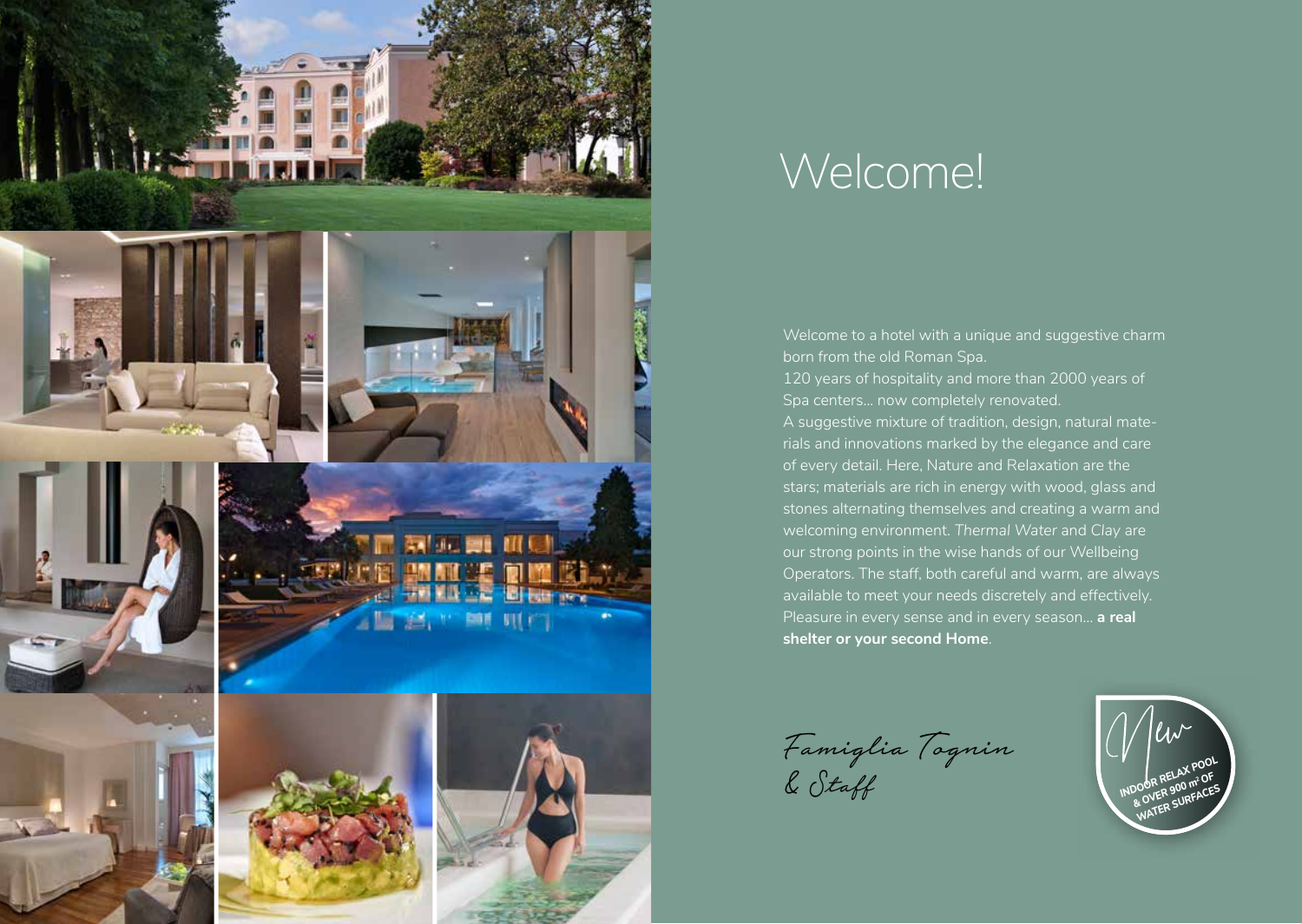



• SUPERIOR SINGLE ROOM - FRENCH BED  $\epsilon$  149,-

|                                                        |         | <b>SPECIAL OFFER</b>                       | <b>LOW SEASON</b>                               | <b>SEASON</b>                              | <b>HIGH SEASON</b>                                                                            |
|--------------------------------------------------------|---------|--------------------------------------------|-------------------------------------------------|--------------------------------------------|-----------------------------------------------------------------------------------------------|
| Fridz 2022                                             |         | $18.02 \cdot 26.03$<br>$12.06 \cdot 04.08$ | $15.05 \cdot 11.06$<br>$09.10 \cdot 27.11$      | $27.03 \cdot 14.05$<br>$05.08 \cdot 08.10$ | $23.04 \cdot 26.04$<br>$01.06 \cdot 05.06$<br>$29.10 \cdot 02.11$<br>$22.12 \cdot 08.01.2023$ |
| <b>FULL BOARD</b> (minimum 3 nights)                   |         |                                            |                                                 |                                            |                                                                                               |
| <b>DOUBLE ROOM</b>                                     |         |                                            |                                                 |                                            |                                                                                               |
| • BASIC                                                |         | € 99,-                                     | € 103,-                                         | € 107,-                                    | € 114,-                                                                                       |
| · SUPERIOR                                             |         | € 108,-                                    | € 112,-                                         | € 116,-                                    | € 123,-                                                                                       |
| • JUNIOR SUITE                                         |         | € 112,-                                    | € 116,-                                         | € 120,-                                    | € 127,-                                                                                       |
| · SUITE                                                |         | € 118,-                                    | € 121,-                                         | € 125,-                                    | € 132,-                                                                                       |
| <b>EXECUTIVE SUITE</b>                                 |         | € 125,-                                    | € 130,-                                         | € 134,-                                    | € 141,-                                                                                       |
| • PANORAMA SUITE $\sqrt{u}$                            |         | € 148,-                                    | € 153,-                                         | € 157,-                                    | € 167,-                                                                                       |
| $\cdot$ SKY SUITE $\frac{1}{u}$ $\frac{1}{u}$          |         | € 158,-                                    | € 163,-                                         | € 167,-                                    | € 177,-                                                                                       |
| <b>SINGLE ROOM</b>                                     |         |                                            |                                                 |                                            |                                                                                               |
| · SUPERIOR - FRENCH BED                                |         | € 114,-                                    | € 120,-                                         | € 124,-                                    | € 130,-                                                                                       |
| <b>FULL BOARD - Short stays</b> (2 nights)             |         |                                            |                                                 |                                            |                                                                                               |
| <b>DOUBLE ROOM</b>                                     |         |                                            |                                                 |                                            |                                                                                               |
| • BASIC                                                |         | € 111,-                                    | € 115,-                                         | € 119,-                                    | € 126,-                                                                                       |
| · SUPERIOR                                             |         | € 120,-                                    | € 124,-                                         | € 128,-                                    | € 135,-                                                                                       |
| • JUNIOR SUITE                                         |         | € 124,-                                    | € 128,-                                         | € 132,-                                    | € 139,-                                                                                       |
| · SUITE                                                |         | € 129,-                                    | € 133,-                                         | € 137,-                                    | € 144,-                                                                                       |
| <b>EXECUTIVE SUITE</b>                                 |         | € 135,-                                    | € 140,-                                         | € 145,-                                    | € 152,-                                                                                       |
| • PANORAMA SUITE $\sqrt{\mu}$                          |         | on request                                 | on request                                      | on request                                 | on request                                                                                    |
| $\cdot$ SKY SUITE $\frac{1}{u}$ $\frac{1}{u}$          |         | on request                                 | on request                                      | on request                                 | on request                                                                                    |
| <b>SINGLE ROOM</b>                                     |         |                                            |                                                 |                                            |                                                                                               |
| · SUPERIOR - FRENCH BED                                |         | € 124,-                                    | € 130,-                                         | € 133,-                                    | € 140,-                                                                                       |
| <b>SHORT STAY</b> (1 night with full board per person) |         |                                            | <b>BED &amp; BREAKFAST</b> (per person per day) |                                            | <b>BOOKING</b><br>$\mathbb{\hat{E}}$<br><b>ON LINE</b>                                        |
| • BASIC DOUBLE ROOM                                    | € 134,- | <b>• BASIC DOUBLE ROOM</b>                 |                                                 | € 84,-                                     | with a click                                                                                  |

• SUPERIOR SINGLE ROOM - FRENCH BED  $\epsilon$  95,-





See more accurate rooms informations at WEB-site: **www.neroniane.it**

> **Full board rates** per person per day**, with a minimum stay of 2 nights, inclusive of service and 10% VAT, excluding city tax. All rooms are** new completely renovated **and equipped with bath or shower, individually controlled air conditioning, hairdryer, direct dial telephone, TV, minibar, safe, internet Wi-Fi.**

CHECK IN: **starting at 14:00 p.m.** CHECK-OUT: **before 11.00 a.m.**

without intermediaries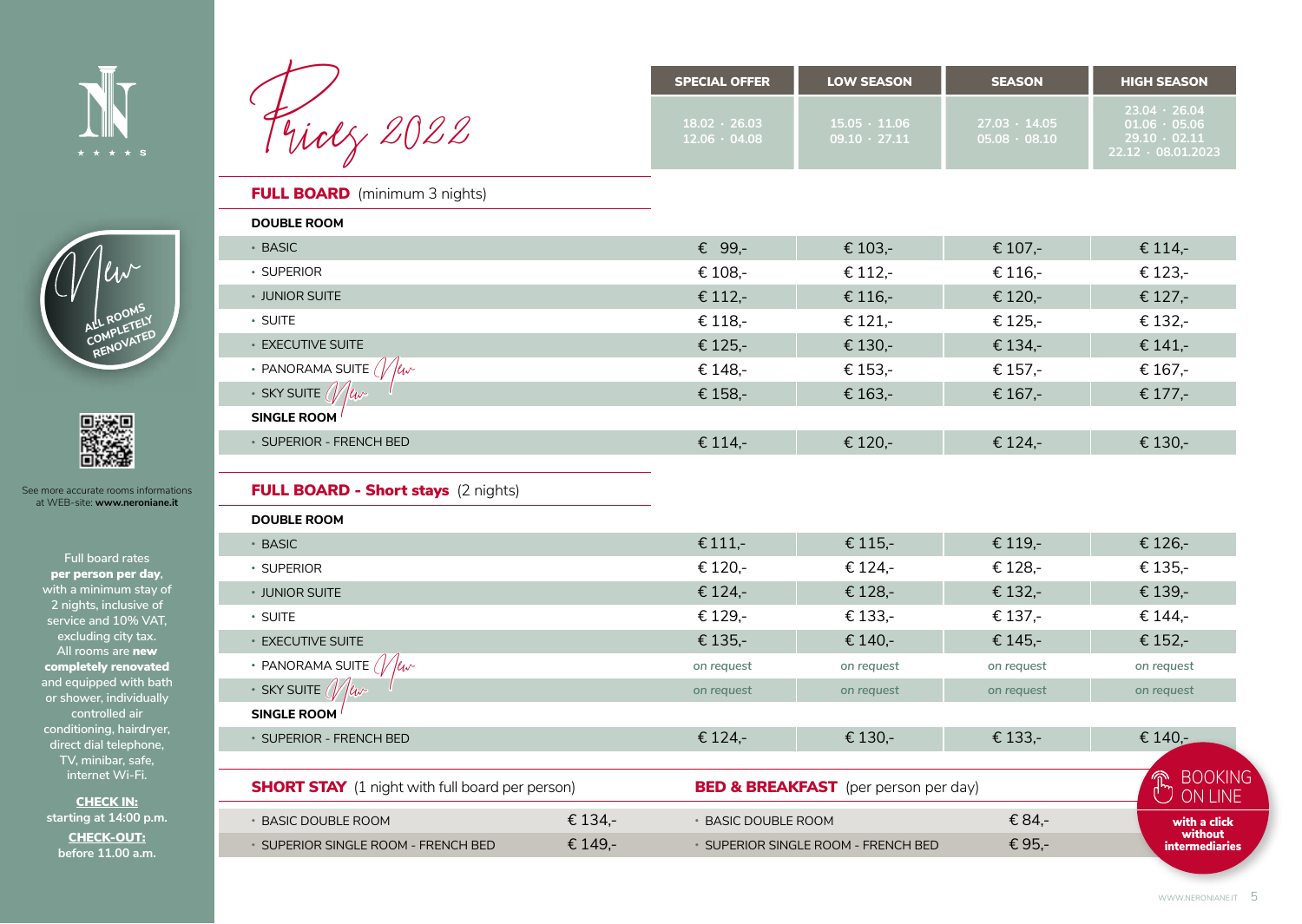## Accommodations The style of our Hospitality

#### SUPPLEMENTS

- Double room Superior use single € 30, per day (on single room rate).
- The price of the meals which are not taken will not be deducted from the price of half-board or full board rate.
- Pets:  $\epsilon$  14,- per day, food excluded. They have no access to the restaurant, the care division and the pools.
- Christmas / Easter / August 15<sup>th</sup>: € 15.per day, per person for stays of less than 5 nights.
- Diet Programme and medical assistance daily supplement € 10,-
- Room service € 3,50
- **TAXI ON REQUEST** Taxi to/from Padua train station and Venice "Marco Polo" airport.

#### **REDUCTIONS**

- **HALF BOARD**
- Reduction of € 5,- per day per person, if half board is taken daily.
- **FAMILY DISCOUNT**
- Children sharing room with parents:
- Up to 3 years old: free, 3 to 6 years reduction 30%, 7 to 10 years reduction 20%
- Third bed adult: reduction 10%.
- **OFFER 21/19**
- The quests who will stay 21 days, will pay just for 19.
- **DISCOUNT PRESENTATION CUSTOMERS** For every customer who will spend a stay by at least 12 days at the Hotel Neroniane, **through your advice, you will receive, a free day full board**.

#### DRESS CODE

• Please wear suitable clothes when you are in the common areas of the hotel. No shorts are allowed in the restaurant, no flip flops in the swimming-pool. **Formal clothing is preferred for dinner**.

#### CHRISTMAS AND NEW YEAR'S EVE 2022/2023

*Minimum stay for this time 7 days.* For stays, shorter than 13 days an extra charge of  $\epsilon$  95,- per person will be charged.



AVAILABLE TO OUR GUESTS • GREEN FEES AVAILABLE FOR OUR GOLF-PLAYERS AT REDUCED PRICE.



Aromi Bistrot

#### AT THE NEW INDOOR SWIMMING POOL

- IN THE SUMMER SEASON::
- Light lunch at the pool: supplement  $\epsilon$  5.- per person (on full board rate)
- Light lunch buffet:  $€$  21,- Full lunch:  $€$  29,-
- SNACK LUNCH À LA CARTE

#### **WELLNESS**

- Free access to the 3 thermal swimming pools, (one of which indoor  $//(\omega)$  with whirlpools
- Kneipp walk
- Access to the thermal grotto
- Access to the *Nature Emotion Spa:* large Finnish sauna, relaxing salt-room, Turkish bath, emotional showers with aromatherapy  $\ell/\ell\ll 8$  • New Relax Oasis
- 
- Bathrobe, swimmings-pool towel hire and pool bag
- Use of the Technogym fitness center
- Gym sessions in group with personal trainer, water gymnastic
- Tea and apples corner

#### **COMFORT**

- Indoor and outdoor parking
- City bikes
- Internet point with printer
- Wi-fi connection
- Evening entertainments: gala evenings, candle light dinner, cocktails, piano bar, evening dancing, fashion shows

#### **GOURMET**

- New Breakfast room  $\mathcal{U}_{\ell}$ wwith summer terrace
- Smart restaurant with a wide choice of menus and gourmet proposal
- Cocktail twice a week with snacks and finger food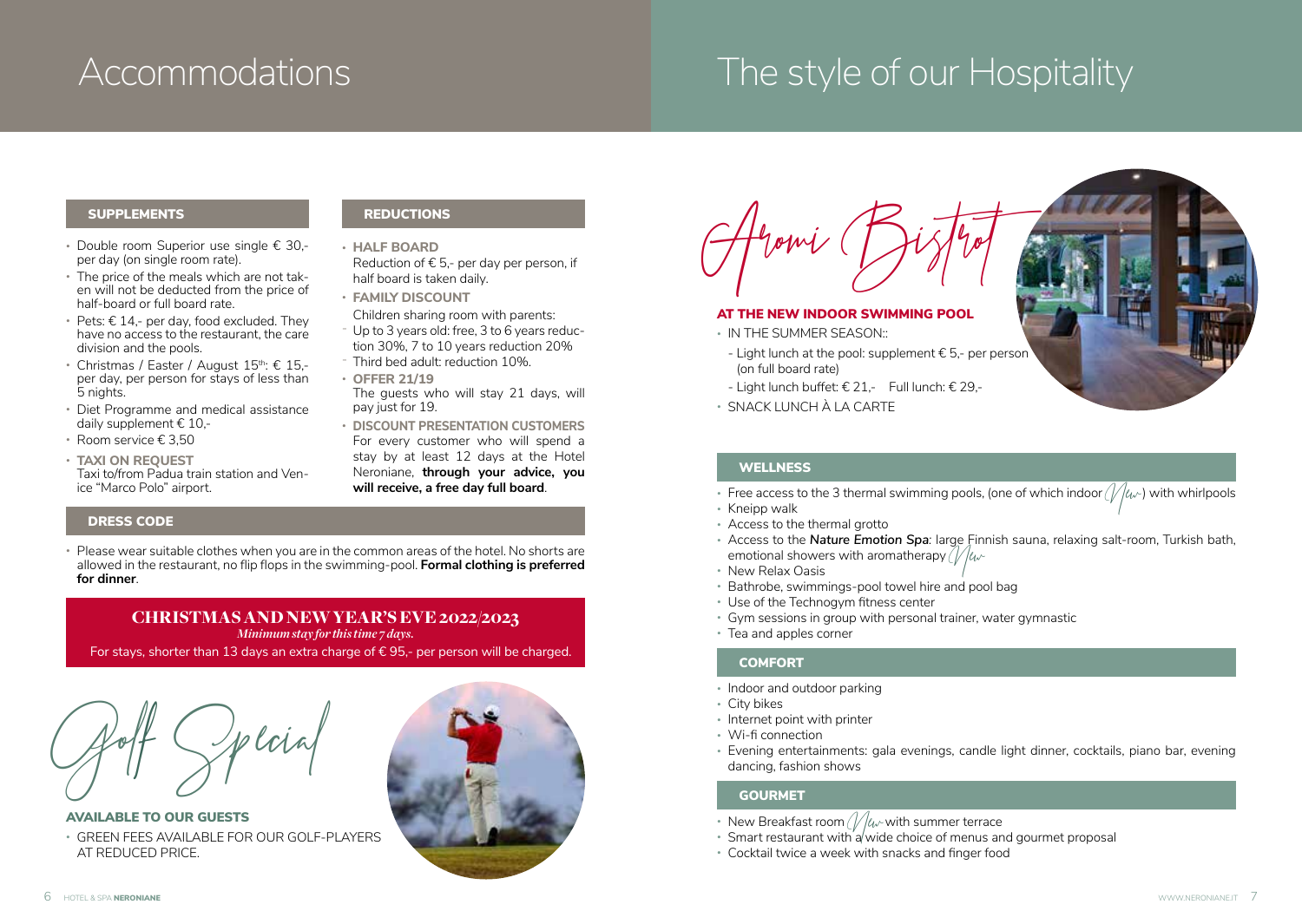# Thermal water

## A Gift from Nature

### A UNIQUE RICHNESS IN THE WORLD

Unique in the world and appreciated since prehistorical times, the thermal water of Abano Terme is used for a many treatments and get fit programs. Thermal water is used in the swimming-pools, for thermal bath therapy, for inhalations and for maturing, preserving and regenerating thermal mud. The thermal water of the Terme Euganee comes from the rains that fall in the Pre-Alps and flows 3000 m underground for about 80 km. During its flow, which lasts decades, water gets to about 100° C and cools down while it rises up and sprouts at about 80° C. The calcareous rock the water crosses make it rich in efficient mineral salts such as sodium, potassium, magnesium, iodine, bromine and silicon. The Hotel Terme Neroniane has **2 springs from which the thermal water springs out hot, mineralized and therapeutic**; then it is cooled down to be used at the suitable temperature in the swimming-pools (between 29° and 35° C), for the bath therapy (36°-38° C ) and inhalation therapies.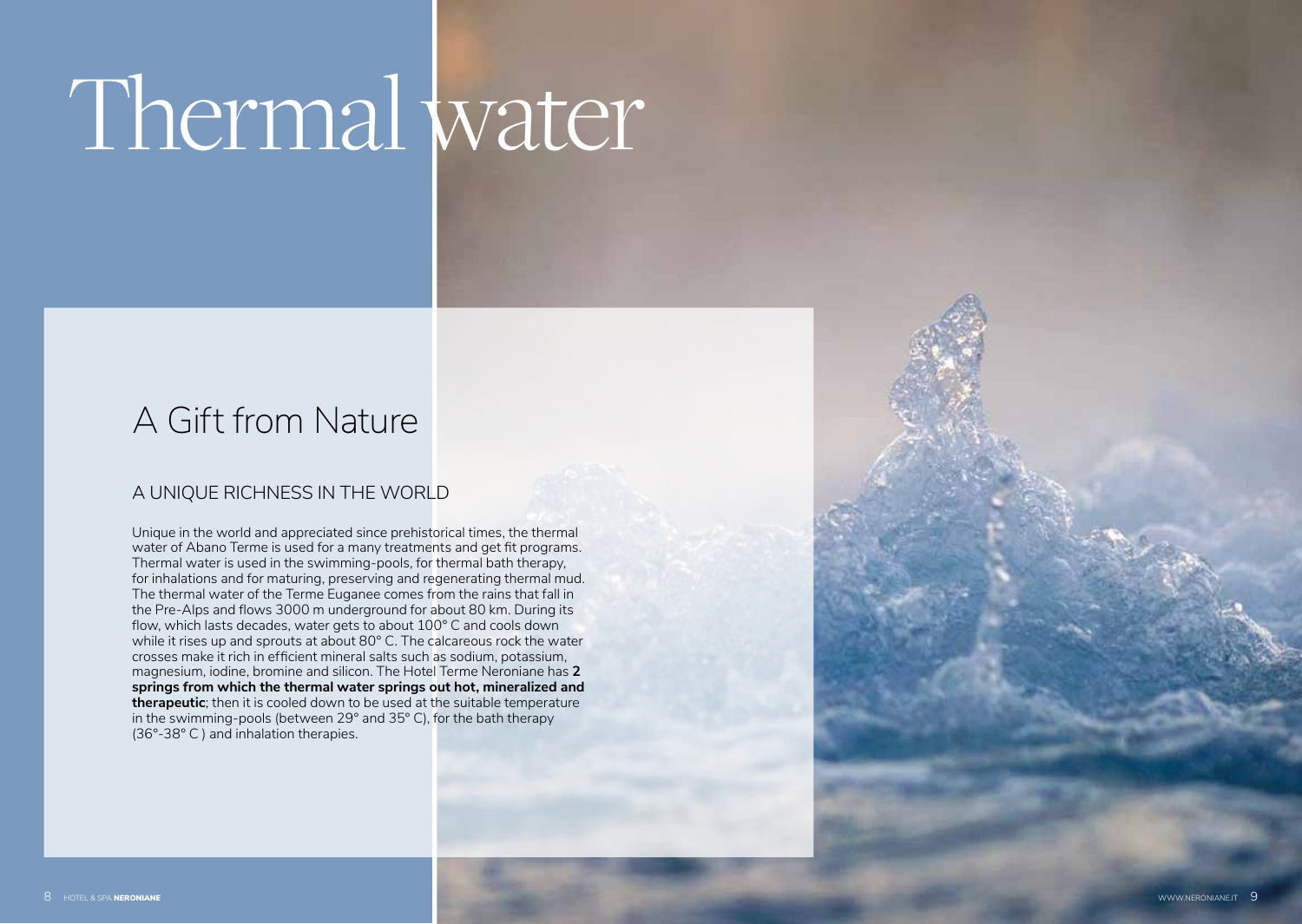## Thermal treatments

| MEDICAL ASSISTANCE                                                                            |  |
|-----------------------------------------------------------------------------------------------|--|
| • Compulsory medical check-up and consultation $\ldots \ldots \ldots \ldots \ldots \in 31,00$ |  |
|                                                                                               |  |

#### THERMAL TREATMENTS

| • Ozone supplement $\ldots \ldots \ldots \ldots \ldots \ldots \ldots \ldots \ldots \ldots \ldots \ldots \in 7,00$  |  |
|--------------------------------------------------------------------------------------------------------------------|--|
| • Thermal bath with ozone $\ldots \ldots \ldots \ldots \ldots \ldots \ldots \ldots \ldots \ldots \ldots \in 22.00$ |  |
| • Partial mud application on hands or feet $\ldots \ldots \ldots \ldots \ldots \ldots \ldots \in 20,00$            |  |
| • Inhalation or Aerosol with thermal water $\ldots \ldots \ldots \ldots \ldots \ldots \ldots \in 9.00$             |  |
| • Warm mud application and face massage specific for sinusitis $\ldots \ldots \ldots \in 28,00$                    |  |

#### TRATTAMENTI MASSOTERAPICI

| • Therapeutic massage (55') $\ldots \ldots \ldots \ldots \ldots \ldots \ldots \ldots \ldots \ldots \in 60,00$        |  |
|----------------------------------------------------------------------------------------------------------------------|--|
| • Plantar reflexology (28') $\ldots \ldots \ldots \ldots \ldots \ldots \ldots \ldots \ldots \ldots \ldots \in 34,00$ |  |
| • Lymphodrainage legs (28') $\ldots \ldots \ldots \ldots \ldots \ldots \ldots \ldots \ldots \ldots \in 34,00$        |  |

#### **PHYSIOTHERAPY**

| • Physiokinesis therapy (28') $\ldots \ldots \ldots \ldots \ldots \ldots \ldots \ldots \ldots \ldots \in 34.00$  |  |
|------------------------------------------------------------------------------------------------------------------|--|
|                                                                                                                  |  |
| • Individual postural exercises (28') $\ldots \ldots \ldots \ldots \ldots \ldots \ldots \ldots \ldots \in 34,00$ |  |
| • Physiokinesis therapy (55') $\ldots \ldots \ldots \ldots \ldots \ldots \ldots \ldots \ldots \ldots \in 61,00$  |  |
|                                                                                                                  |  |

#### **SERVICES**

| <b>Bathrobe hire for the cure</b> $\ldots \ldots \ldots \ldots \ldots \ldots \ldots \ldots \ldots \ldots \in 13,00$     |  |
|-------------------------------------------------------------------------------------------------------------------------|--|
| • Rental pool towel $\ldots \ldots \ldots \ldots \ldots \ldots \ldots \ldots \ldots \ldots \ldots \ldots \in$ 4,00      |  |
| • Bathrobe change $\ldots \ldots \ldots \ldots \ldots \ldots \ldots \ldots \ldots \ldots \ldots \ldots \ldots \in$ 8,00 |  |

**Hotel Terme Neroniane is inserted into the OTP monitoring University of Padua, to control the ripening process and quality of the mud. The health department was ranked for the mud on the first level by the Italian Ministry of Health.**









See more accurate informations at WEB-site: **www.neroniane.it**



#### **THERME PEACE & RELAXATION**

*Applications that you like!*

- Compulsory medical check-up
- Thermal mud application with thermal bath with ozone and thermal shower
- Therapeutic massage (28')
- Treatment-bathrobe hire

| 6 TREATMENTS  € 447.00  |  |
|-------------------------|--|
| 8 TREATMENTSI  € 583.00 |  |
|                         |  |
| 12 TREATMENTS  € 835.00 |  |
| 14 TREATMENTS  € 969.00 |  |
|                         |  |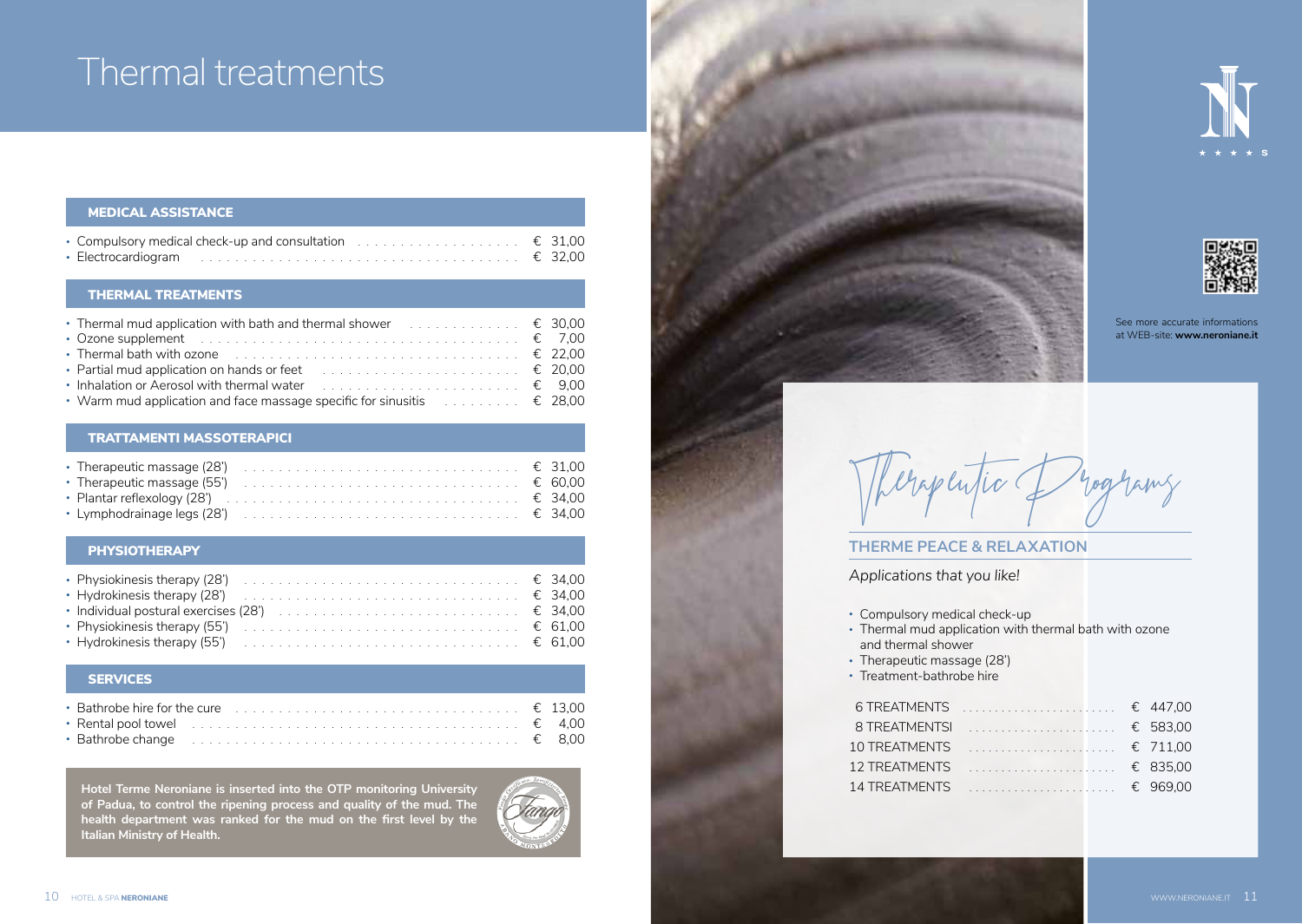# Thermal dlay

## A resource we certified

### BIO-THERMAL CLAY: THE OTHER NAME FOR "MUD"



The Hydrothermal Basin of the Euganean Hills is a huge openair laboratory where nature creates one of its most powerful and effective anti-inflammatory agents: **bio-thermal clay** also known as **thermal mud**.

The Hyperthermal water of this region flows over clay which is kept in proper tanks and causes a transformation process that makes the clay modify its chemical-physical characteristics and develop an organic part (microflora and humus) and gets enriched with minerals and ions to become "mature" mud. This 100% natural medicine has healing properties that are recognized all over the world. Clay acts on the cell metabolism of the joint cartilage by relieving pain, reducing inflammation and stimulating bone metabolism, and it gives excellent results for prevention too. Our spa center, which has its own natural springs, has obtained the "1st super" qualification from the Italian Health Ministry and that means we respect the natural resources and apply strict rules for using water. The **European Patent no. 1571203 protects and guarantees the presence in the thermal spa of all active principles**, which are naturally produced in the maturation process.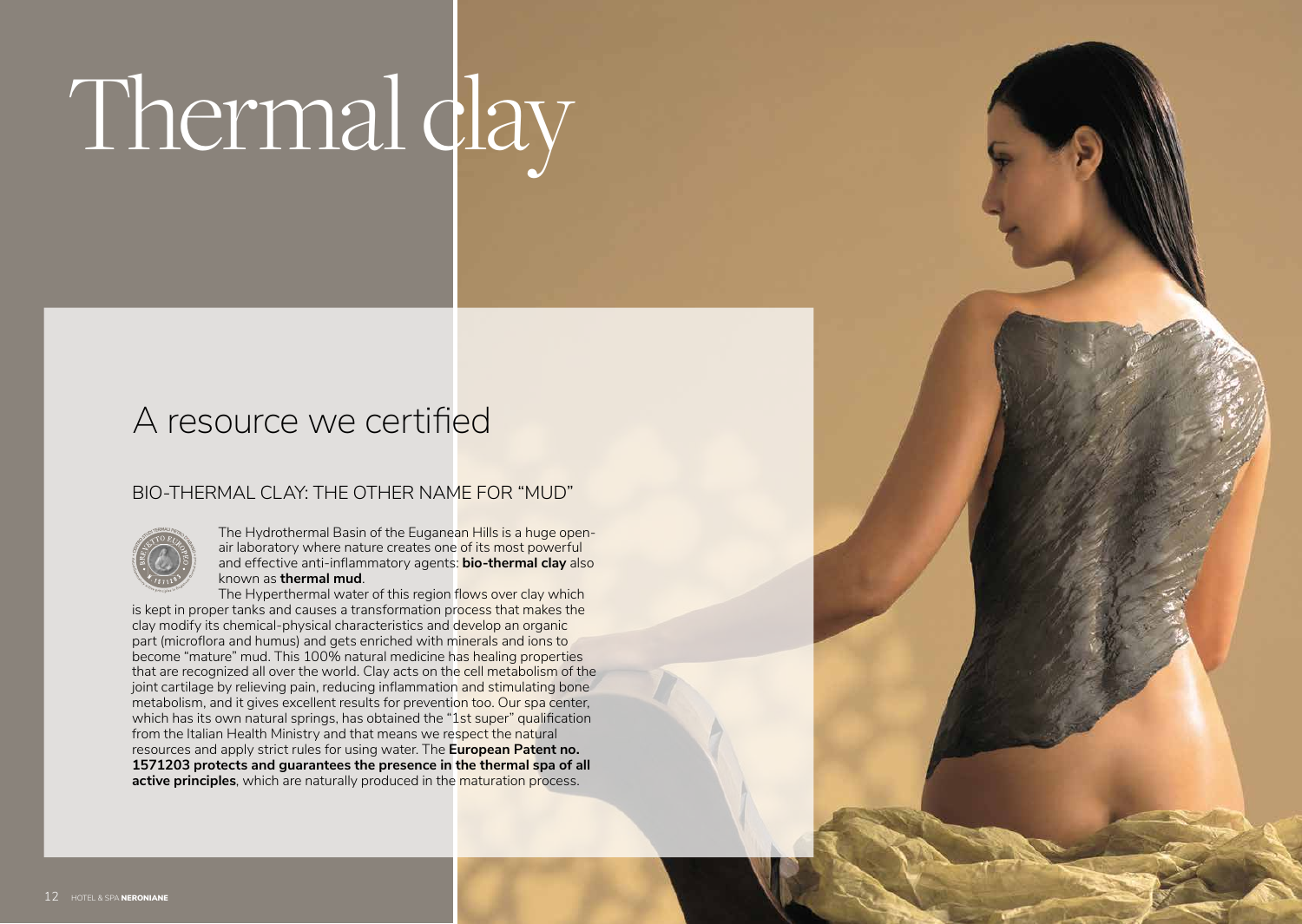Wellness Programs

#### **HEALTH AND BEAUTY € 684,-**

*Dedicated to the body and face care*

- Compulsory medical check-up
- 6 Thermal mud application with thermal shower
- 6 Thermal bath with ozone
- 6 Therapeuthic massage (28')
- 1 Shiatsu massage (55')
- 1 Ayurveda massage (55')
- 2 Lymphodrainage (28')
- 1 Body peeling (28')
- 1 Face cleansing and mask
- Bathrobe hire for the cure

#### **RELAX € 546,-**

#### *Dedicated to the pysophysical wellness*

- 6 Thermal bath with ozone
- 6 Relaxing massages (28')
- 1 Shiatsu massage (55')
- 1 Ayurveda massage (55')
- 1 Plantar reflexologies (28')
- 1 Body peeling (28')
- 1 Face cleansing and mask

#### **REGENERATING € 176,-**

#### *Dedicated to the well-being of body and soul*

- 1 Lomi Lomi massage (55')
- 1 Anti-stress massage (55')
- 1 Californian massage (55')



| ell, end                                                                                 |         |
|------------------------------------------------------------------------------------------|---------|
| <b>WEEK-END "WELLBEING"</b>                                                              | € 169,- |
| • 1 Shiatsu massage (55')<br>• 1 Relaxing massage (28')<br>• 1 Plantar reflexology (28') |         |

• 1 Face cleansing and mask

#### **WEEK-END "BEAUTY" € 144,-**

- 1 Body peeling: detox treatment (28')
- 1 Face cleansing and mask
- 1 Antistress-massage (55')

#### **WEEKEND "ORIENTAL SPA" € 139,-**

- 1 Ozone thermal bath
- 1 Total body massage (55')
- 1 Ayurveda massage (55')

#### **RITUAL SPA**  $\mathcal{N}_{\ell w}$  **€ 178,-**

- 
- 1 Nutritious body peeling with Honig (55')
- 1 Personalized massage (55')
- 1 Treatment rose petal (55')



See more accurate informations at WEB-site: **www.neroniane.it**

**POSSIBILITY TO HAVE PERSONALISED WELLBEING PROGRAMS**

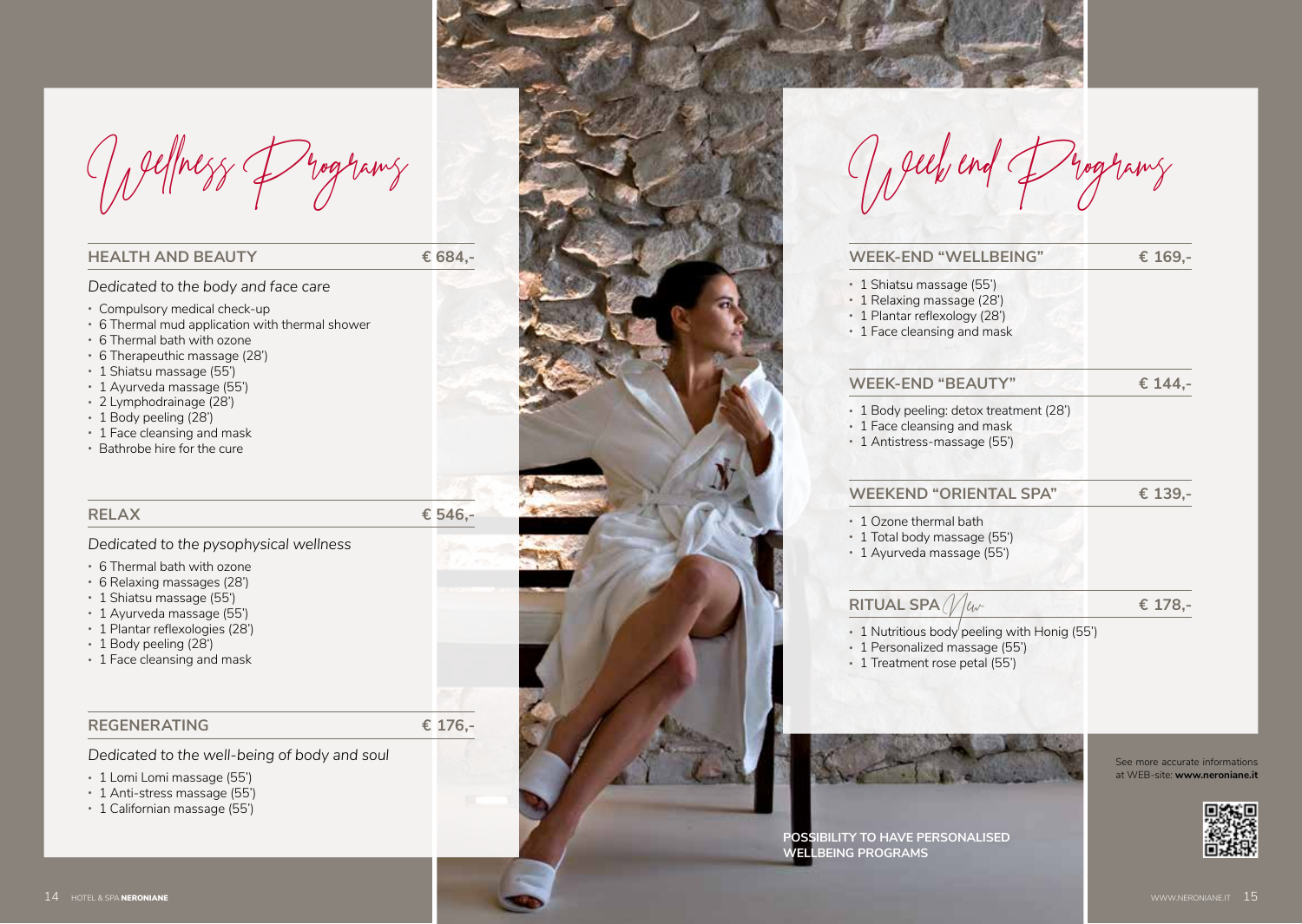# Massage therapy

## Regenerating and relaxing

### THE OLDEST TYPE OF PHYSICAL THERAPY

Massage is the oldest type of physical therapy used by different civilizations throughout history to alleviate pain, relax muscles and reduce tiredness. Now massage therapy is part of physiotherapy, alternative medicine and beauty treatments. Various types of massages are available with different goals, **for relaxing, stretching the muscles, after a workout, for painkilling or for fighting water retention and cellulite**. Other techniques are considered similar to massage and they are often used together with it such as Shiatsu and Ayurveda, both come from Eastern traditions. The massage therapy consists of different movements made on the body to relieve muscular and joint pains, to reduce stress and muscular fatigue, to tone tissues and **improve the psycho-physical conditions of the person**. The massage therapy gives benefits to the body because it improves the blood and lymph circulations, relaxes muscles and provides a general feeling of wellbeing.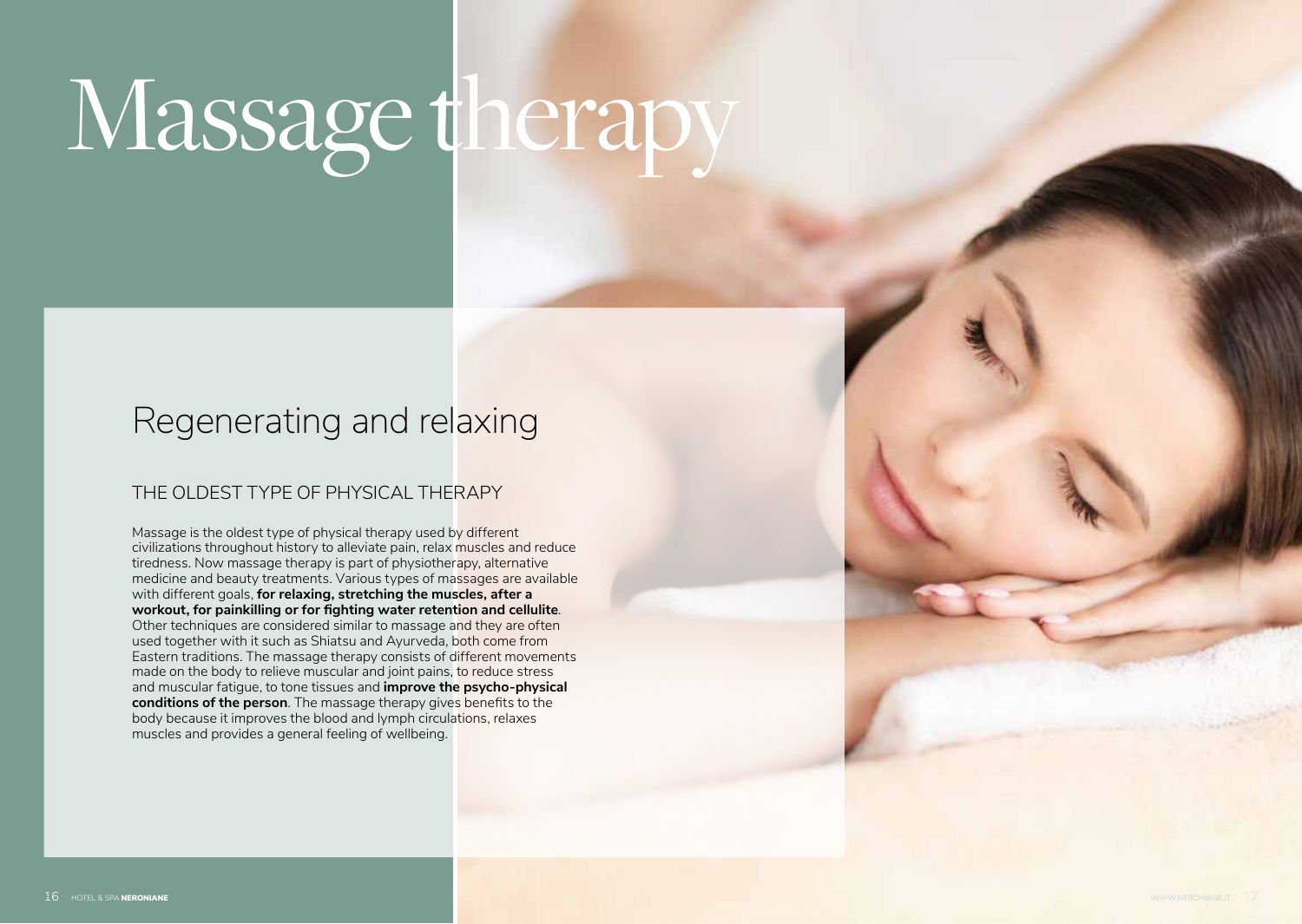## Body Spa

#### ANTI-STRESS TREATMENTS

| • Relaxing massage (28')     | € 34.00 |
|------------------------------|---------|
| • Relaxing massage (55')     | € 61.00 |
| · Shiatsu massage (55')      | € 61.00 |
| • Avurvedica massage (55')   | € 61.00 |
| • Hot stone massage (55')    | € 61.00 |
| • Pindasweda massage (55')   | € 61.00 |
| • California massage (55')   | € 61.00 |
| • Lomi Lomi massage (55')    | € 61.00 |
| • Candles massage (55')      | € 61.00 |
|                              | € 61.00 |
|                              | € 61.00 |
| • Personalized massage (55') | € 61.00 |
| • Water relax - Watsu (50')  | € 61.00 |
| • Craniosacral therapy (55') | € 61.00 |
|                              |         |

#### BEAUTY TREATMENTS

| • Body lymphatic drainage massage (55') $\ldots \ldots \ldots \ldots \ldots \ldots \ldots \ldots \in 61,00$ |  |  |
|-------------------------------------------------------------------------------------------------------------|--|--|

#### BASIC BEAUTY BODY

| • Aesthetic pedicure $\ldots \ldots \ldots \ldots \ldots \ldots \ldots \ldots \ldots \ldots \ldots \ldots \in 34,00$ |  |  |
|----------------------------------------------------------------------------------------------------------------------|--|--|
| E 43,00                                                                                                              |  |  |
| • Paraffin treatment hands or feet $\ldots, \ldots, \ldots, \ldots, \ldots, \ldots, \ldots, \in$ 23.00               |  |  |
|                                                                                                                      |  |  |
|                                                                                                                      |  |  |

Slim Beauty

| <b>LIPOLIFT ABDOMEN TREATMENT</b> $\frac{1}{\sqrt{\frac{1}{\omega}}}\dots \in 69,00$<br>Modeling treatment - draining (55') |         |
|-----------------------------------------------------------------------------------------------------------------------------|---------|
| <b>NEW BODY</b><br>Anti-cellulite-tonifying treatment (55')                                                                 | € 62.00 |
| <b>GROTTA SLIM</b><br>Slimming massage (28') and acces to the thermal<br>steam cave with cooling wrapping                   | € 62.00 |
| <b>MUD TONIC</b><br>Anti-cellulite massage (28') with anti-cellulite mud                                                    | € 62.00 |

Rituals New

| TRANQUILLITY RITUAL TREATMENT<br>Anti-age face and body massage (55')           | $\ldots$ $\in$ 64.00 |  |
|---------------------------------------------------------------------------------|----------------------|--|
| Anti-stress face and body massage (55')                                         |                      |  |
| <b>WINE TREATMENT</b> $\epsilon$ 63,00<br>Wine firming-tonifyng treatment (55') |                      |  |

lings

| • Body peeling with Dead Sea salt (28') $\ldots$ € 39,00 |                        |
|----------------------------------------------------------|------------------------|
| • Ayurvedic body peeling "Udwartana" (55')               | $\therefore \in 61.00$ |
| • Nutritious body peeling with honig (55')               | € 61.00                |
| • Firming body peeling with papaya (55')                 | € 61.00                |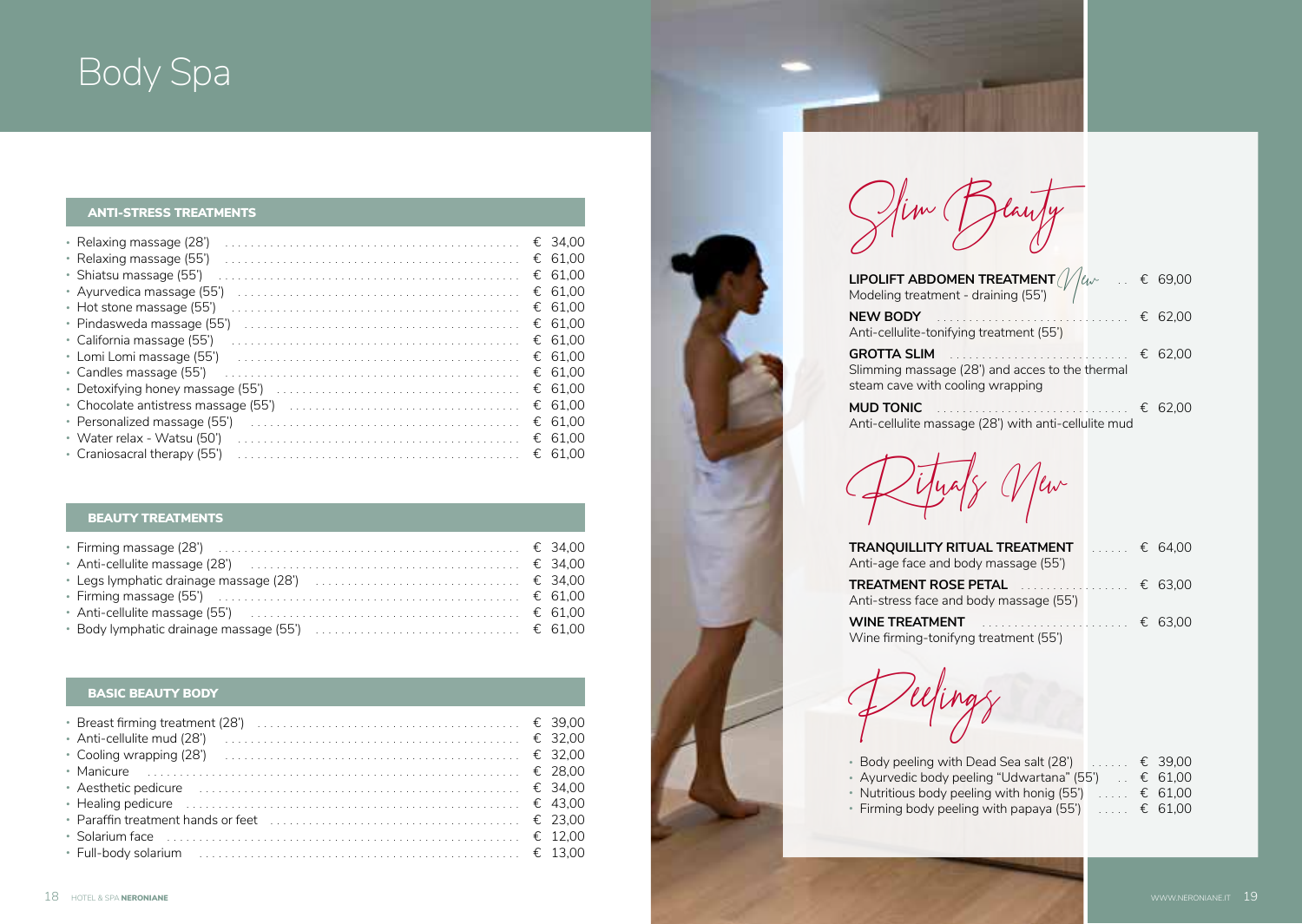## Face Spa

#### FACIAL TREATMENTS

| • Face cleansing with mask and massage (45')                                                                              |  |  |
|---------------------------------------------------------------------------------------------------------------------------|--|--|
|                                                                                                                           |  |  |
|                                                                                                                           |  |  |
|                                                                                                                           |  |  |
| • Nourishing honey treatment (28') $\ldots \ldots \ldots \ldots \ldots \ldots \ldots \ldots \ldots \in 37.00$             |  |  |
| • Hydramemory treatment (28') $\ldots \ldots \ldots \ldots \ldots \ldots \ldots \ldots \ldots \ldots \in 37.00$           |  |  |
|                                                                                                                           |  |  |
| • Jaluronic acid treatment (28') $\ldots \ldots \ldots \ldots \ldots \ldots \ldots \ldots \ldots \ldots \ldots \in 37.00$ |  |  |
|                                                                                                                           |  |  |
|                                                                                                                           |  |  |

#### ANTI-AGE TREATMENTS

#### [ comfort zone ] ANTI-AGE TREATMENTS • "Sublime Skin" lifting effect treatment (55') . € 76,00 • "Skin Remedy" couperose treatment (55') . € 71,00







#### **FACIAL ANTI-AGE PROGRAM**  $N_{\text{env}}$  **<b>€** 162,-

- 1 Face cleansing
- 1 Stem cells treatment (55')
- 1 Helixir anti-oxydant treatment (55')

#### **INTENSIVE ANTI-AGE FACIAL € 158,-**

- 1 Facial cleansing
- 1 Collagen treatment (28')
- 1 Jaluronic acid treatment (28')
- 1 Anti-age eye & lip treatment (28')

### $VISO LUXURY$   $\mathcal{N}$   $\mu$   $\epsilon$  **189,-**

- 1 Face cleansing
- 1 "Sublime Skin" lifting effect treatment (55')
- 1 "Skin Regimen" anti-age treatment (55')

#### **VISO EFFETTO LIFTING**  $\mathcal{N}_{\mathcal{U}\sim}$  **€** 205,-

- 2 Radio frequency face treatments (55')
- 1 Collagen treatment (28')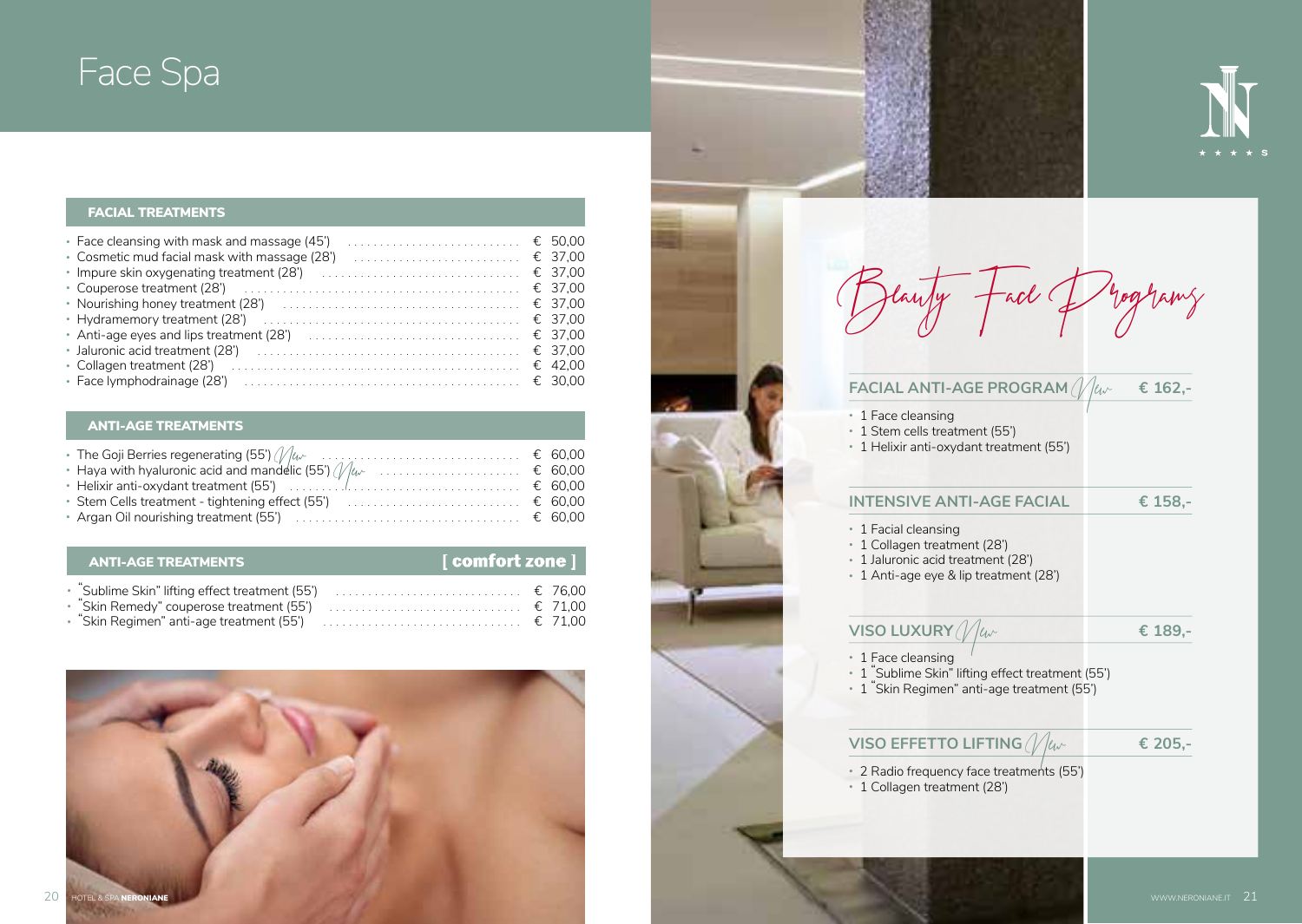

| <b>ANTI-CELLULITE "INTENSIVE"</b>                                                                                              | € 288.-                  |
|--------------------------------------------------------------------------------------------------------------------------------|--------------------------|
| 1 Body peeling with Dead Sea salts (28')<br>4 Anti cellulite massages (28')<br>2 Anti cellulite mud applications<br>2 Bandages |                          |
| <b>ANTI-CELLULITE "LIGHT"</b>                                                                                                  | € 225.-                  |
| 1 Body peeling with Dead Sea salts (28')<br>3 Anti cellulite massages (28')<br>2 Anti cellulite mud applications<br>1 Bandages |                          |
| ANTICELLULITE "DETOX"                                                                                                          | € 221.                   |
| 2 Radio frequency body treatments (55')<br>1 Anti-cellulite massage (28')                                                      |                          |
| <b>ITE "DETOX SILHOLIETTE"</b>                                                                                                 | $\mu_{\alpha}$ $\in$ 361 |

#### **ANTICELLULITE "DETOX SILHOUETTE"** *(VII)*

- 3 Radio frequency body treatments (55')
- 1 Anti-cellulite massage (28')
- 1 Body lymphatic drainage massage with Bandages (55')

#### **ANTICELLULITE LUXURY "Body Strategist"** (// $|/\mu$  € 359,-

- 3 "Body Strategist" treatments (55')
- 2 Firming wrapping with anti-cellulite massage (55')



#### **FIRMING € 225,-**

- 1 Body peeling with Dead Sea salts (28')
- 3 Firming Massage (28')
- 3 Mud firming

#### **CAPILLARY VESSELS SPECIAL € 225,-**

- 1 Body peeling with Dead Sea salts (28')
- 3 Lymphodrainage legs (28')
- 3 Bandages



**Take advantage of heat to restore the elasticity and tone to the skin on your body and face. It stimulates the production of new collagen. Immediate results: toned up skin and a powerful anti-ageing and toning effect for the whole body.**

- Radio frequency face (55')  $\ldots$   $\in$  87,-
- Radio frequency body (55')  $\ldots$   $\in$  87,-